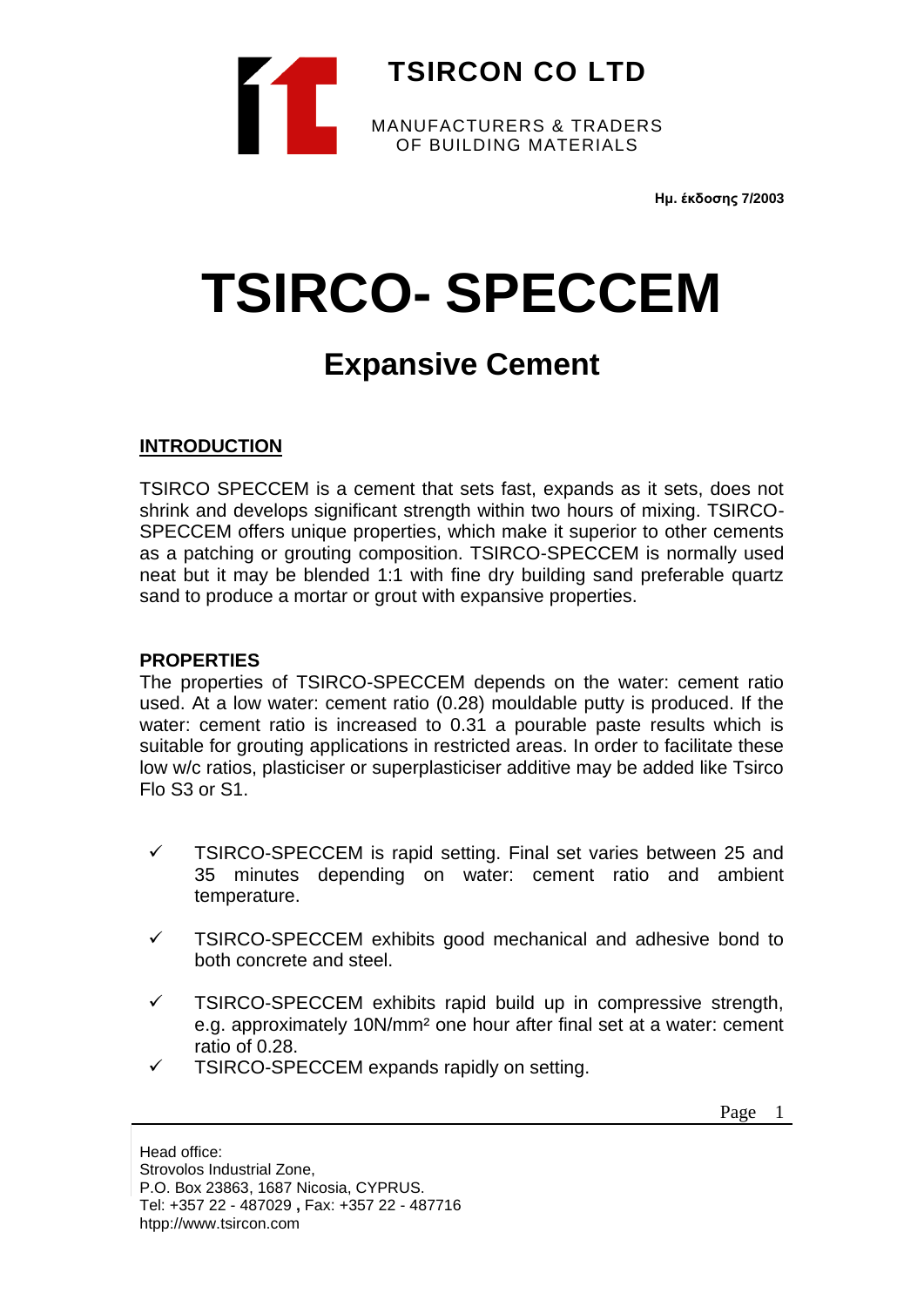

#### **USE OF TSIRCO-SPECCEM IN MORTARS**

TSIRCO-SPECCEM should be mixed with water to give the required consistency. For optimum performance a water: cement ratio of 0.26-0.28 should be used. Where full properties are not required TSIRCO-SPECCEM may be blended 1:1 with fine dry quartz sand, at a water: cement ratio of 0.33.

#### **USE OF TSIRCO-SPECCEM IN GROUTS**

TSIRCO SPECCEM can be used as a pourable grout at a water: cement ratio of 0.31-0.33 maximum. Where a very fluid grout is required super plasticiser Tsirco-Flo S1 may be incorporated.

The following formulations are suggested:

i) Neat TSIRCO-SPECCEM fluid grout: SPECCEM ……………… 1 kg Water …………………….. 308 ml Tsirco-Flo S1 ……………..30 ml ii) TSIRCO-SPECCEM: Sand fluid grout: SPECCEM ………………. 1 kg Dry quartz sand…………...1 kg Water ………………………400 ml Tsirco-Flo S1 ……………..60 ml

#### **WHERE TO USE**

TSIRCO-SPECCEM is used for void filling and patching applications where its fast set and rapid gain of strength will allow light trafficking within one or two hours of setting.

 It is an excellent material for any grouting applications requiring a rapid setting, high strength, cementitious grout. Being totally inorganic in nature, the material is not subjected to loss of property due to heat. TSIRCO-SPECCEM is not recommended for continuous immersion in water.

When used in applications such as crack filling, patching, etc, it is recommended that the TSIRCO-SPECCEM is finished to the final profile required within one hour of initial set, due to the high strength developed by this material.

 For special applications, please contact our Technical Department for further advice.

Page 2